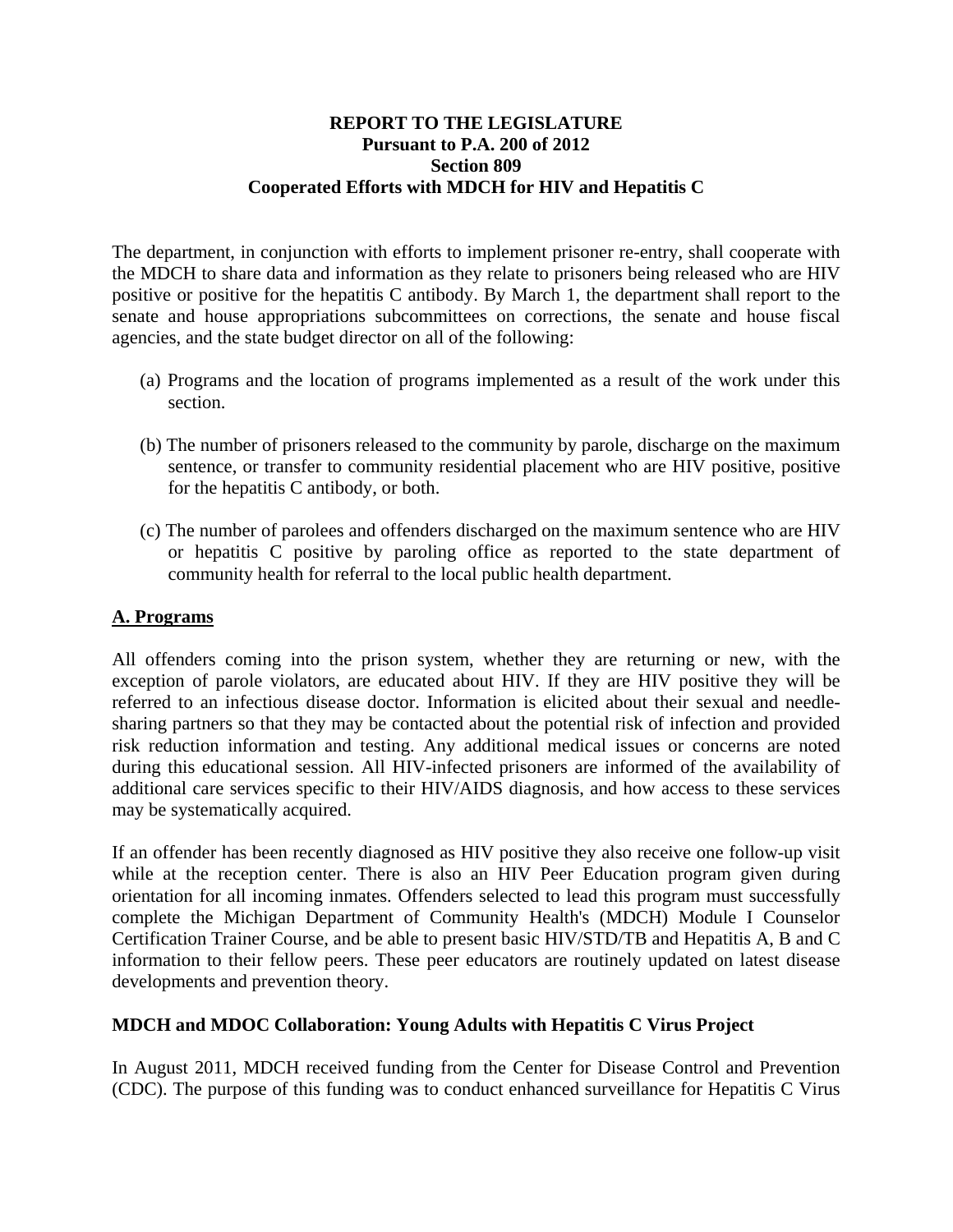(HCV) within the young adult population. The rate of infection of HCV in young adults has seen a steady increase in Michigan in recent years. As a result, MDCH attempted to conduct phone interviews with all HCV cases reported from July 2011 to April 2012 that were between the ages of 18 and 25. The intent was to obtain demographic, behavioral and clinical information related to participants' HCV infections to quantify the hepatitis risk factors among new young adult hepatitis cases, to utilize the information gained to prevent new cases of HCV, and to provide services to individuals who already have HCV.

There were 632 cases of HCV among 18-25 year olds reported to the MDCH from July 1, 2011to April 31, 2012. Of those 632 cases, 112 (18 percent) were residing in a State of Michigan correctional facility. The decision was made to collaborate with MDOC to conduct in-person interviews, while MDCH staff conducted phone interviews with non-MDOC young adult Hepatitis C cases. The MDOC nurses were willing and able to conduct in-person interviews of the MDOC young adult Hepatitis C cases.

Hepatitis C case outreach began February 2012. Project participants were recruited on a voluntary basis and were not provided any incentive to join in the project. A total of 68 interviews were completed by August 2012. Of the 68 cases interviewed, 31 (46 percent) were housed in the MDOC at the time of their interview. In total, 25 percent of the young adult HCV cases in the MDOC were successfully interviewed, which was a higher response rate than the non-MDOC young adult HCV cases.

The data collected from this collaborative project has contributed to viral hepatitis outreach and educational efforts within the State of Michigan. The data was used to develop a summary report and factsheet which were distributed to the Communicable Disease surveillance and prevention staff and epidemiologists throughout the State of Michigan. In addition, the project findings have been presented to a variety of groups including CDC representatives, the Michigan State Police, the Michigan Epidemiology and Laboratory Capacity Workgroup, and the MDCH HIV/STD/VH/TB Epidemiology Section. The Young Adult HCV factsheet and full report can be found at: http://www.michigan.gov/mdch/0,4612,7-132-2940\_2955\_2982\_45996\_46712- 170009--,00.html

# **B. HIV Hepatitis C Testing**

The number of prisoners paroled/discharged in 2012 with a positive diagnosis for HIV, HEP C, or HIV/HEP C was 1,042.

| HIV | <b>HEP C</b> | <b>HIV/HEPC</b> |
|-----|--------------|-----------------|
| 66  | 962          | 14              |

# **C. Parole/Discharge**

Of the 1,042 HIV, HEP C, and HIV/HEP C diagnosed prisoners that were released to the community in 2012, 957 were paroled in Michigan. The remainder were paroled out of state, or discharged on the maximum sentence. The MDOC does not track out of state parolees, and those discharged on the maximum sentence are not legally bound to report their whereabouts.